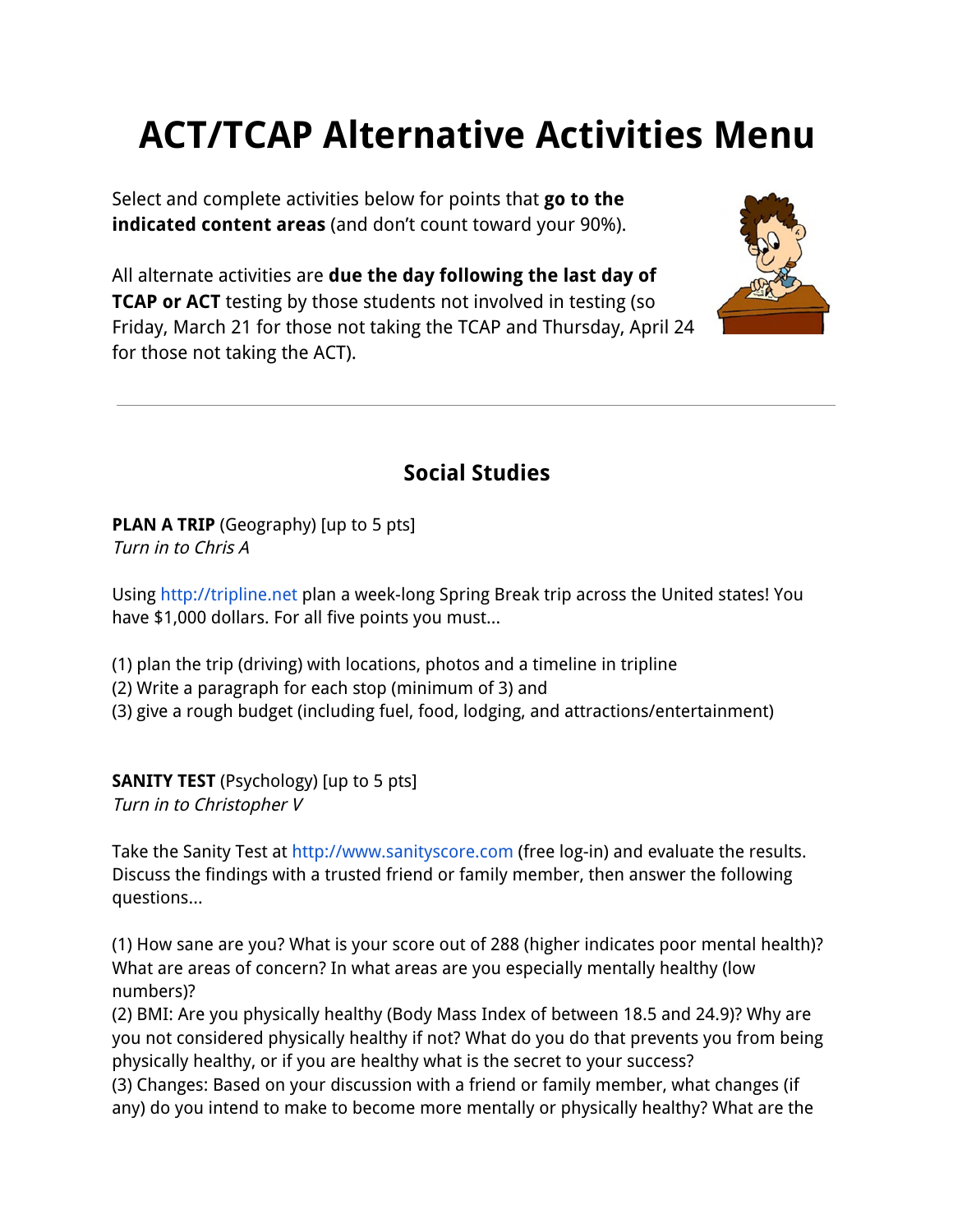most significant obstacles to achieving these goals? What kind of help, if any, do you need to make those changes?

## **PAST, PRESENT & FUTURE** (US History or World History) [up to 5 pts]

Turn in to Dylan

Choose a current topic in the news (suggested resource: [http://news.google.com\)](http://news.google.com/). World events points go to World History and US events go to US History.

- (1) Summarize the article
- (2) Explain the historical events that led to the current situation described in the article.
- (3) Predict what the future will be surrounding your event.

#### **CAMPAIGN PROMISES** (Government) [up to 5 pts]

Turn in to Sherri

Imagine you are running for office: City Council, Colorado legislature or US House or Senate. What three issues would be your priorities? Make a stand related to economic and/or social issues such as taxes, stimulus projects or other spending, health coverage, Medicare, unemployment payments, education spending, and so on. State your opinion for each and give reasons for each. For the full three points, you must also point to existing politicians who hold similar views on each of your three topics \*and\* explain what obstacles might get in your way.

**MOVIE NIGHT** (Psychology/Sociology or US History depending on the movie) [up to 10 pts] Turn in to any Social Studies Teacher

Watch any of the following movies. For each movie, write a minimum one-page (double-spaced) response that explains how this movie helps us understand our fellow human beings. Be sure to use characters' names and make reference to specific parts of the movie.

Approved movies: 12 Years a Slave, The Butler, Whale Rider, Shine, One Flew over the Cuckoo's Nest, A Bautiful Mind, Glory, Amistad, Shawshank Redemption, Sling Blade, Billy Elliot, A Beautiful Life, and Apollo 13. If you are under 17, get parent permission for rated R movies.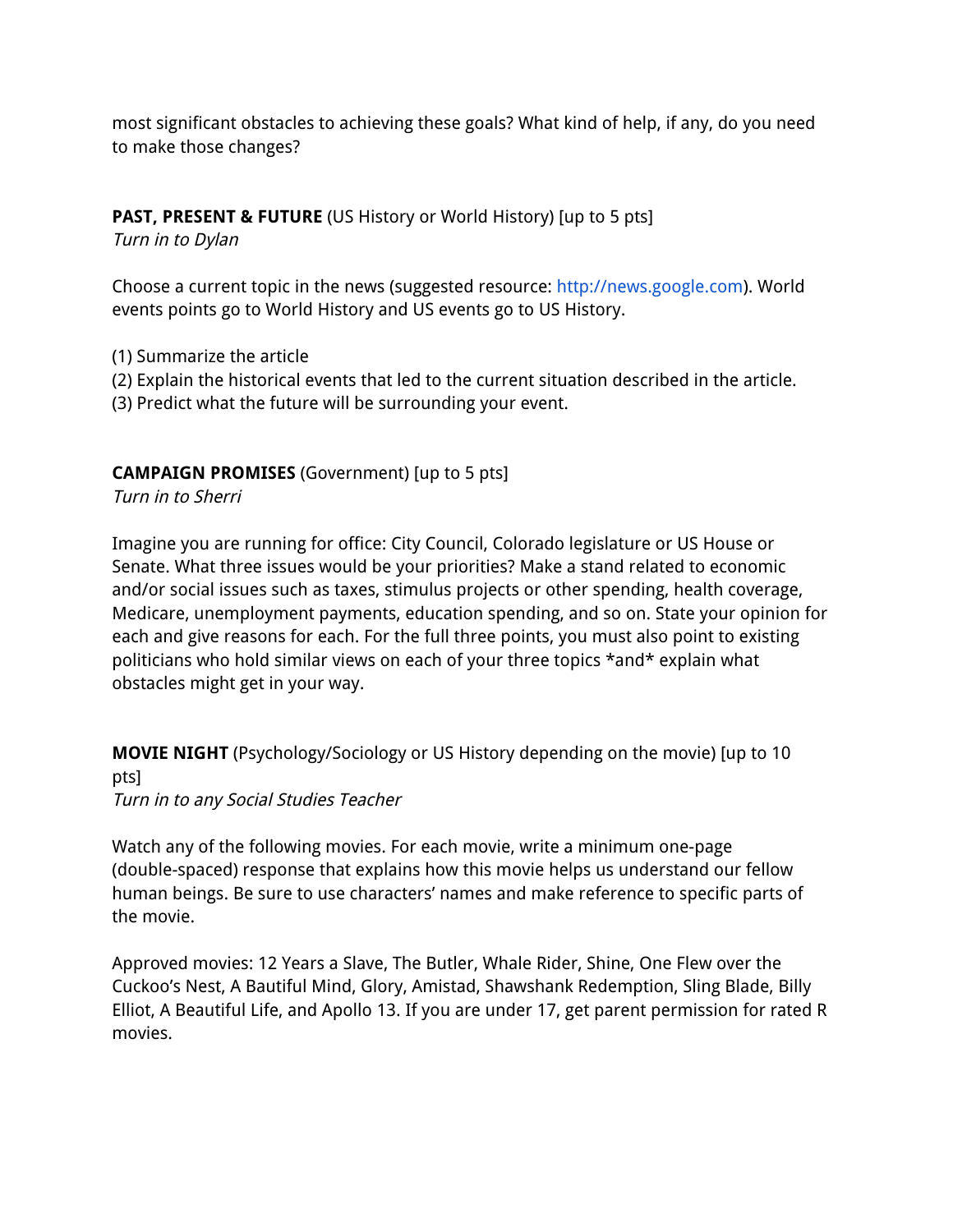## **Language Arts**

**NEWS FLASH** (Composition) [up to 5 pts] Turn in to Breez

Use a newspaper or Internet news site to read 5 articles (of decent size!). For each article, write a paragraph (5 sentences minimum) response to what you read. Give your opinion, evaluate the events, and explain your reaction, etc., do not summarize the articles. The articles must be turned in with your responses.

**VOCABULARY WORDS** (Composition, English Elective) [up to 5 pts] Turn in to Bob

Look up the [words](http://www.google.com/url?q=http%3A%2F%2Fvocab.cfahs.com&sa=D&sntz=1&usg=AFQjCNGlIzfiFXylyWFApOQN0DCkRJg9mg) at [http://vocab.cfahs.com.](http://www.google.com/url?q=http%3A%2F%2Fvocab.cfahs.com&sa=D&sntz=1&usg=AFQjCNGlIzfiFXylyWFApOQN0DCkRJg9mg) Define them and use them in a sentence that tells me you know what the word means. In other words, don't copy the example sentence from the dictionary. For every 10 words you get one point.

**READ A NOVEL** (English Elective) [up to 25 pts] Turn in to Becky or Julie

For each hour you read, you earn one point. You must keep a log and note the date and times that read plus write a few sentences summarizing or reflecting on what you read.

## **Math**

**MATH PACKET** (Algebra/Geometry/Math Elective) [up to 5 pts] Turn in to Eric or Ginger

Pick a packet to do from Alex and complete those for up to four points in the subject (Algebra, Geometry or Math Elective for skills review).

**KHAN ACADEMY!** (Algebra/Geometry/Math Elective) [up to infinity pts] "Turn in" to Alex

Sign up for Khan Academy (see [http://cfahs.org\)](http://www.google.com/url?q=http%3A%2F%2Fcfahs.org&sa=D&sntz=1&usg=AFQjCNEsO81rHdeB7WSCs0gVEBExuTWCpQ) or if already signed up complete math activities in Khan Academy. You will receive a point for every 50 minutes of work (as long as you are successful)!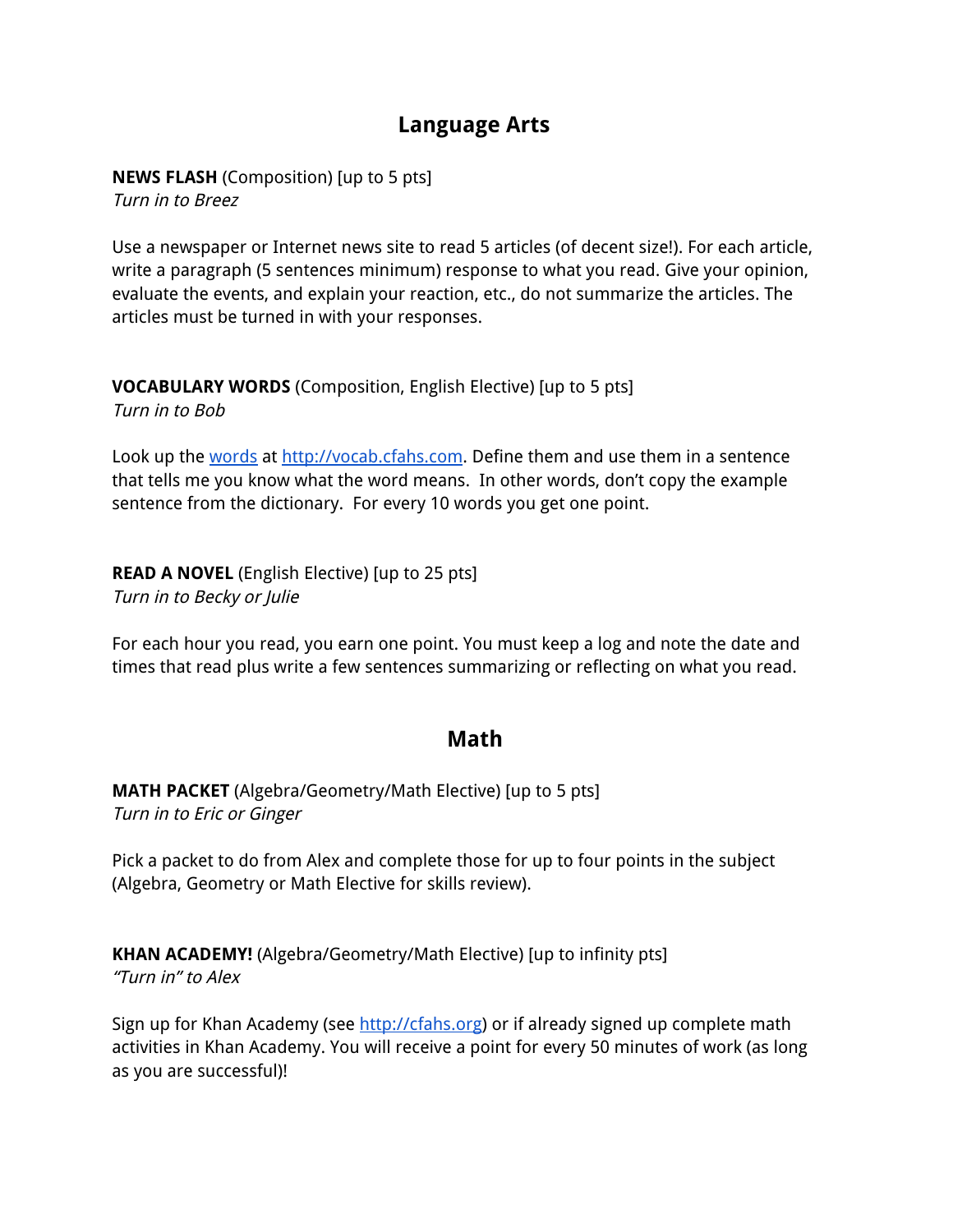## **Science**

**SCIENCE PACKET** (Science - Various) [up to 5 pts] Turn in to Matt

Pick up a packet from Matt and choose a science research project to complete for up to 5 points in the area of your choice.

#### **FUN AT THE MUSEUM** (Biology or Earth Science) [up to 15 pts] Turn in to Mary or Dan

Visit any of the following places. You will need to turn in your admission receipt with your work. Write down the date of your visit and time that you spent there. During your visit, take detailed notes about what you see (be sure to focus on science concepts).

Approved locations: Denver Zoo, Museum of Nature and Science, Butterfly Pavilion, any Colorado state park, and Denver Botanic Gardens. You must also meet with Mary or Dan for a few minutes for a short discussion. Points depend on the amount of time you spend.

## **Health/PE/Art/Electives**

**JOB SHADOW** (Elective) [up to 5 pts] Turn in to Eric

Pick up a job shadowing packet to fill out before job shadowing with a somebody on the job. It's up to you to find that person. Think of a friend of the family or a relative in a career you find interesting. Ideally, this would be a career you're considering. Look at the directions on the job shadow form for more information.

**FIT FOR LIFE** (PE) [up to 5 pts] Turn in to Jana

Visit your local recreation center and take advantage of the services they offer. Shoot hoops, swim, lift weights, do an aerobics class, run on the treadmill, etc…. You should spend at least one hour there. To get the points, you must turn in an admission receipt, so be sure to get one. Write a brief description of what you did and how long you were there. Have your parent or guardian sign the paper.